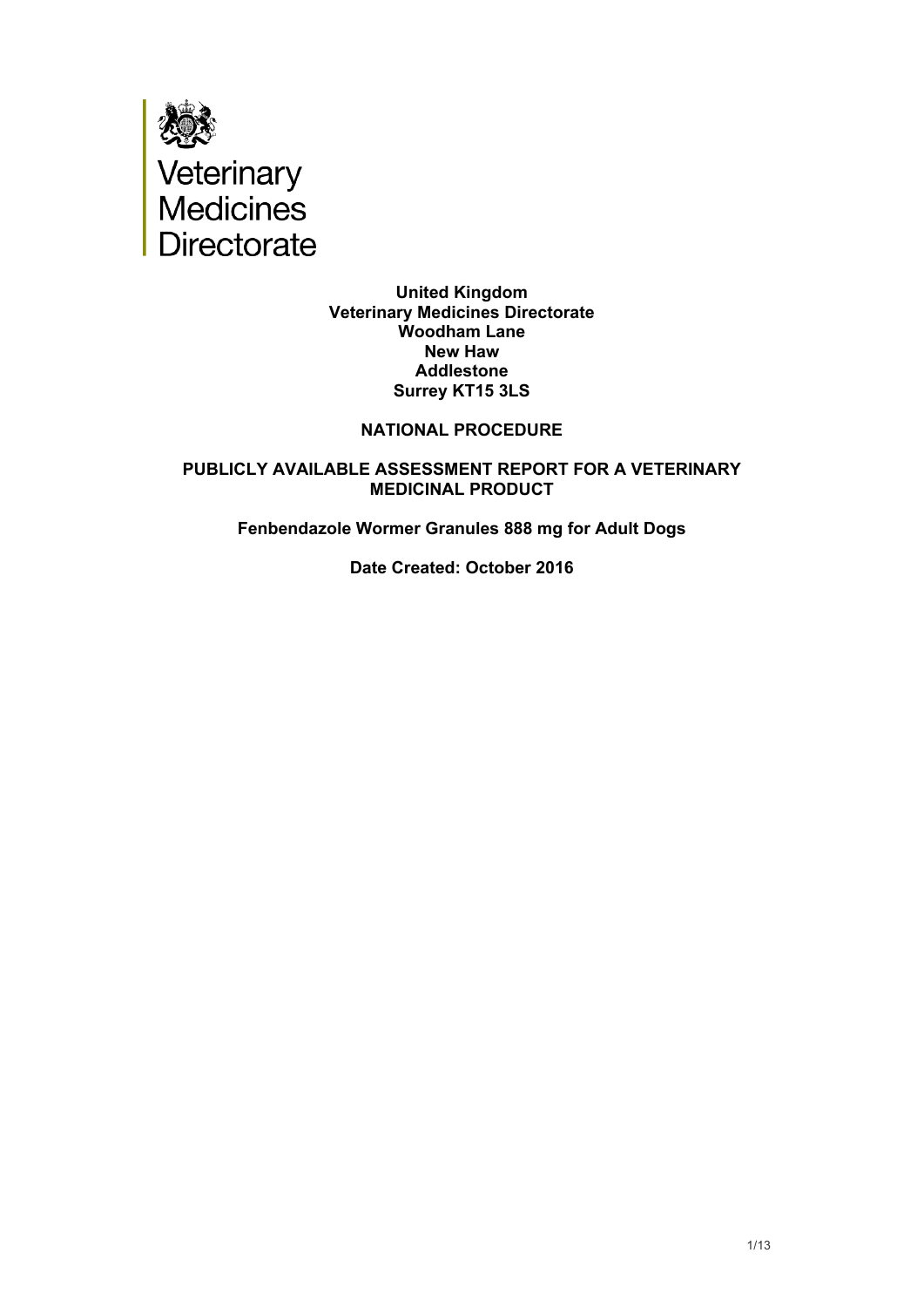# **MODULE 1**

## **PRODUCT SUMMARY**

 $\overline{\phantom{a}}$ 

| Name, strength and<br>pharmaceutical form | Fenbendazole Wormer Granules 888 mg for<br><b>Adult Dogs</b>                                                             |
|-------------------------------------------|--------------------------------------------------------------------------------------------------------------------------|
| Applicant                                 | C&H Generics Ltd.                                                                                                        |
|                                           | c/o Michael McEvoy and Co.                                                                                               |
|                                           | Seville House                                                                                                            |
|                                           | New Dock Street                                                                                                          |
|                                           | Galway                                                                                                                   |
|                                           | Ireland                                                                                                                  |
| Active substance(s)                       | Fenbendazole                                                                                                             |
| <b>ATC Vetcode</b>                        | QP52AC13                                                                                                                 |
| Target species                            | Dogs                                                                                                                     |
| Indication for use                        | For the treatment of immature and mature<br>stages of <i>Tox<del>ac</del>ocara canis</i> and <i>Taenia</i><br>hydatigena |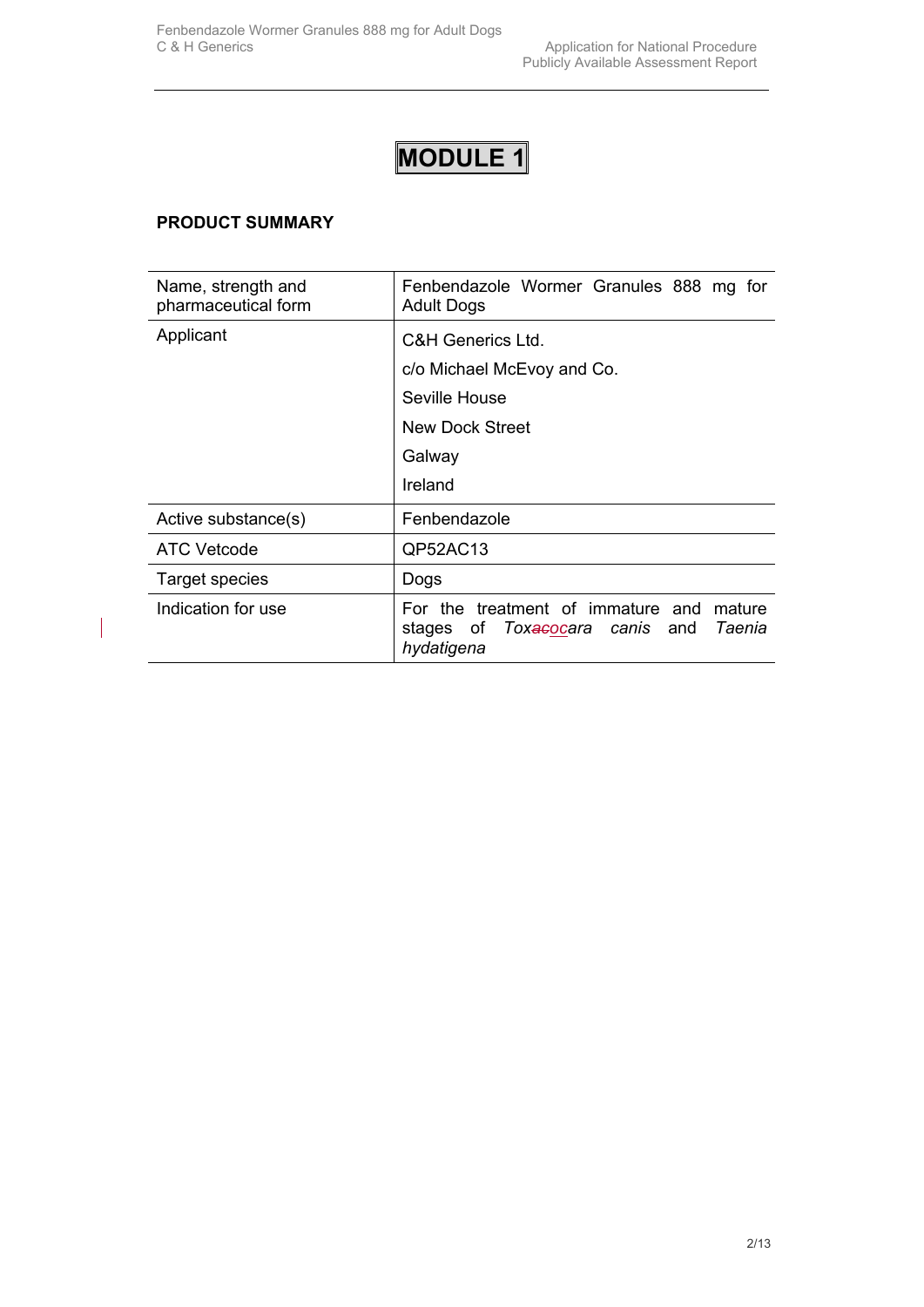## **MODULE 2**

The Summary of Product Characteristics (SPC) for this product is available on the Product Information Database of the Veterinary Medicines Directorate.

[\(www.gov.uk/check-animal-medicine-licensed\)](https://www.gov.uk/check-animal-medicine-licensed)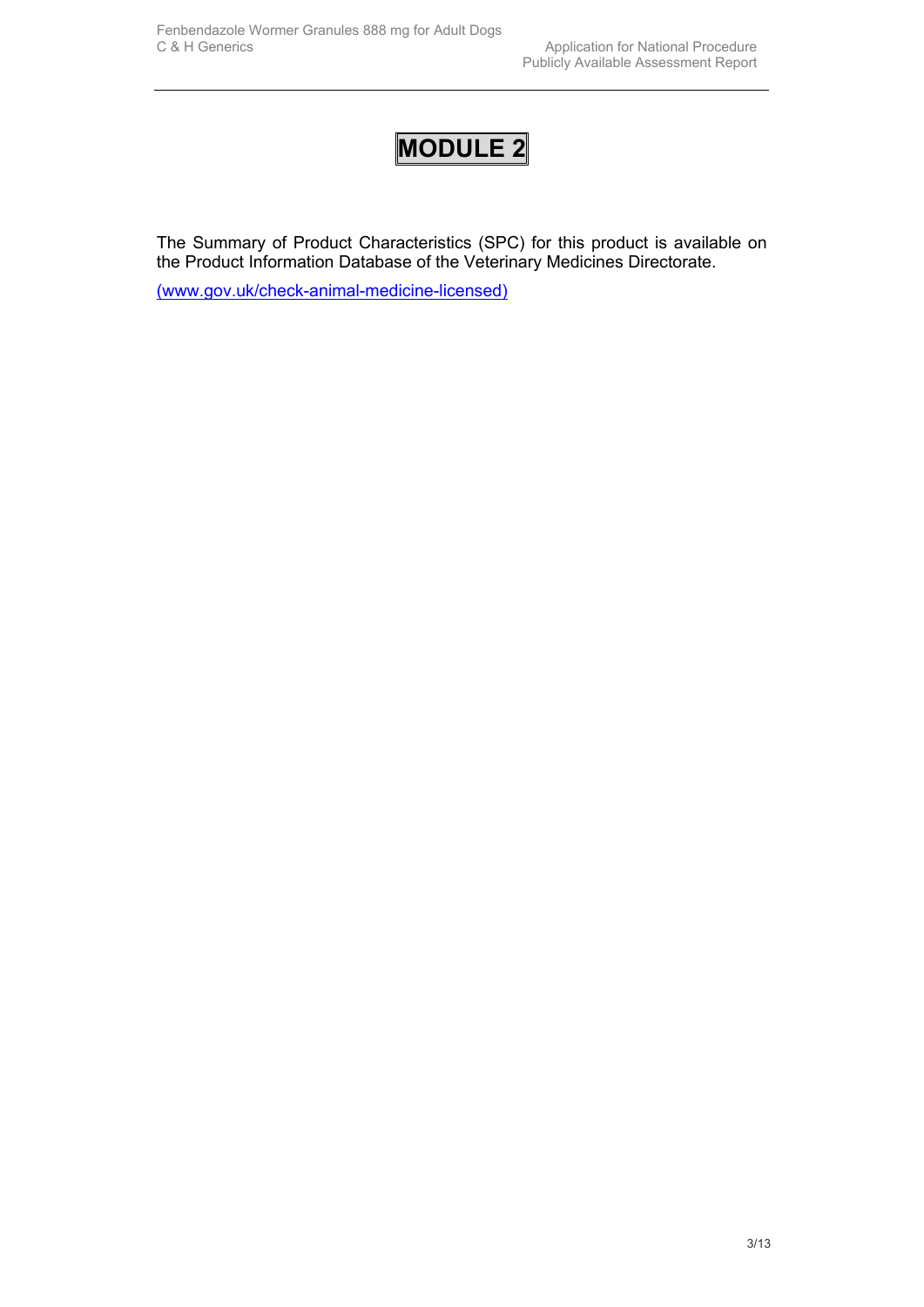## **MODULE 3**

## **PUBLIC ASSESSMENT REPORT**

| Legal basis of original |          |  |  | A generic hybrid application in accordance with |  |
|-------------------------|----------|--|--|-------------------------------------------------|--|
| application             |          |  |  | Article 13 (3) of Directive 2001/82/EC as       |  |
|                         | amended. |  |  |                                                 |  |

## **I. SCIENTIFIC OVERVIEW**

This was a generic hybrid application submitted in accordance with Article 13(3) of Directive 2001/82/EC. The reference product was Panacur Granules 22.2% w/w which has been marketed in the UK since 1998.

A combination of proprietary studies and bibliographical data were provided to show that the product is essentially similar to the reference product.

The indications are for the treatment of immature and mature stages of *Toxacara canis* and *Taenia hydatigena.*

The product is administered orally, sprinkled on food. For the routine treatment of adult dogs a dosage of 100 mg/kg is recommended. This equates to approximately 1 whole sachet per 8 kg bodyweight. The sachet cannot be divided or stored for future use.

The product is produced and controlled using validated methods and tests which ensure the consistency of the product released on the market. It has been shown that the product can be safely used in the target species, any reactions observed are indicated in the SPC.<sup>1</sup> The product is safe for the user and for the environment, when used as recommended. Suitable warnings and precautions are indicated in the SPC. The efficacy  $2$  of the product was demonstrated according to the claims made in the SPC. The overall benefit/risk analysis is in favour of granting a marketing authorisation.

<sup>1</sup> SPC – Summary of product Characteristics.

 $2$  Efficacy – The production of a desired or intended result.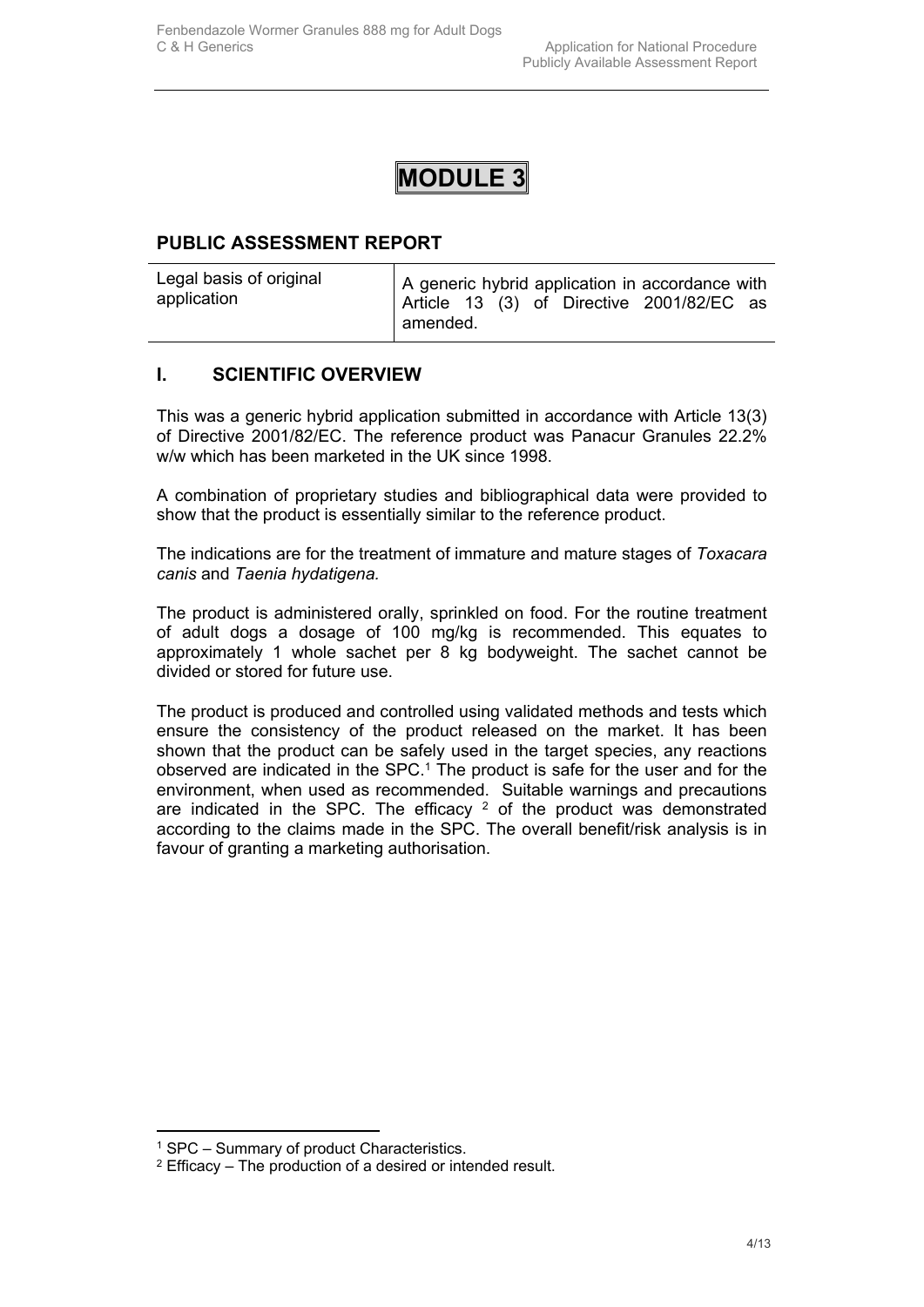## **II. QUALITY ASPECTS**

## *II.A. Composition*

The product contains the active fenbendazole 888.8 mg and excipients lactose monohydrate, povidone K30 and sodium lauryl sulphate.

The container system consists of paper foil sachets. The particulars of the containers and controls performed are provided and conform to the regulation.

The choice of formulation and the absence of preservatives are justified.

The product is an established pharmaceutical form and its development is adequately described in accordance with the relevant European guidelines.

## *II.B. Method of Preparation of the Product*

The product is manufactured fully in accordance with the principles of good manufacturing practice from a licensed manufacturing site*.* The manufacturing method consists of standard procedures for the manufacture of granules.

Process validation data on the product have been presented in accordance with the relevant European guidelines.

## *II.C. Control of Starting Materials*

The active substance is fenbendazole, an established substance described in the European Pharmacopoeia. The active substance is manufactured in accordance with the principles of good manufacturing practice.

The active substance specification is considered adequate to control the quality of the material. Batch analytical data demonstrating compliance with this specification have been provided.

The excipients are monographed in the European Pharmacopoeia. Acceptable Certificates of Analysis were provided.

## *II.C.4. Substances of Biological Origin*

Certificates of suitability issued by the EDQM have been provided and compliance with the Note for Guidance on Minimising the Risk of Transmitting Animal Spongiform Encephalopathy Agents via Human and Veterinary Medicinal Products has been satisfactorily demonstrated.

## *II.D. Control Tests Carried Out at Intermediate Stages of the Manufacturing Process*

Not applicable.

## *II.E. Control Tests on the Finished Product*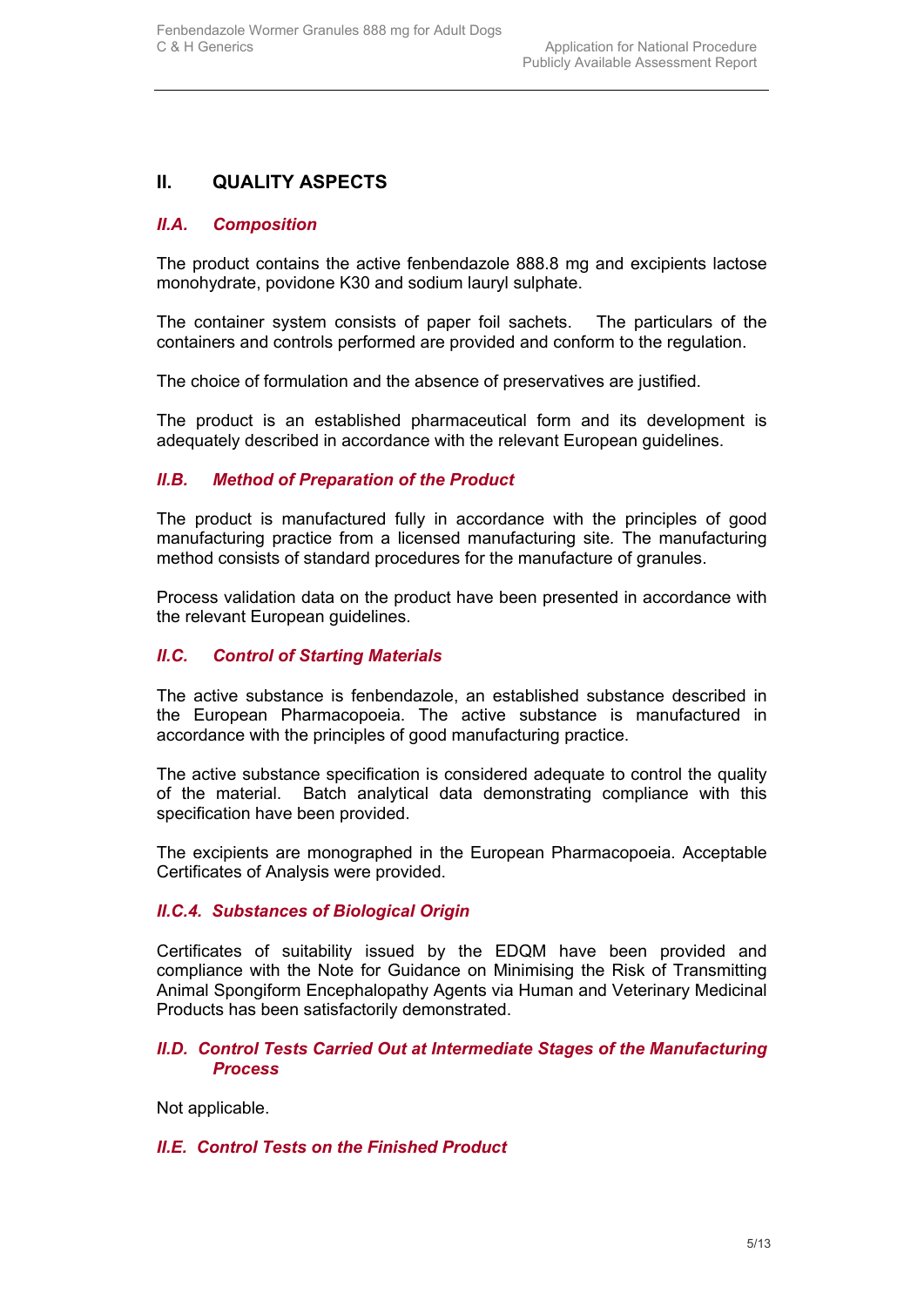The finished product specification controls the relevant parameters for the pharmaceutical form. The tests in the specification, and their limits, have been justified and are considered appropriate to adequately control the quality of the product. Satisfactory validation data for the analytical methods have been provided. Batch analytical data from the proposed production site have been provided demonstrating compliance with the specification. Control tests on the finished product include: appearance, identification and assay of fenbendazole, sieve analysis, uniformity of dosage, moisture content and microbial purity.

## *II.F. Stability*

Stability data on the active substances have been provided in accordance with applicable European guidelines, demonstrating the stability of the active substance when stored under the approved conditions.

Stability data on the finished product have been provided in accordance with applicable European guidelines, demonstrating the stability of the product throughout its shelf life when stored under the approved conditions. Batches were stored under VICH<sup>3</sup> conditions of 25°C/60% RH and 40°C/75% RH for a variety of time periods, and the results are reflected in the established shelf-life data information provided in the SPC.

## *G. Other Information*

Shelf life of the veterinary medicinal product as packaged for sale: 3 years. Store in a dry place.

Add to feed immediately before administration. Discard any remaining medicated feed.

## **III. SAFETY AND RESIDUES DOCUMENTATION (PHARMACO-TOXICOLOGICAL)**

This is a generic hybrid application according to Article 13 (3). Bioequivalence with the reference product could not been demonstrated therefore a user risk assessment was required.

The pharmacokinetic aspects of this product are similar to the reference product.

Warnings and precautions as listed on the product literature are similar to those of the reference product and are adequate to ensure safety of the product to users and the environment.

<sup>3</sup> VICH – International Cooperation on Harmonisation of Technical requirements for Veterinary Medicinal Products.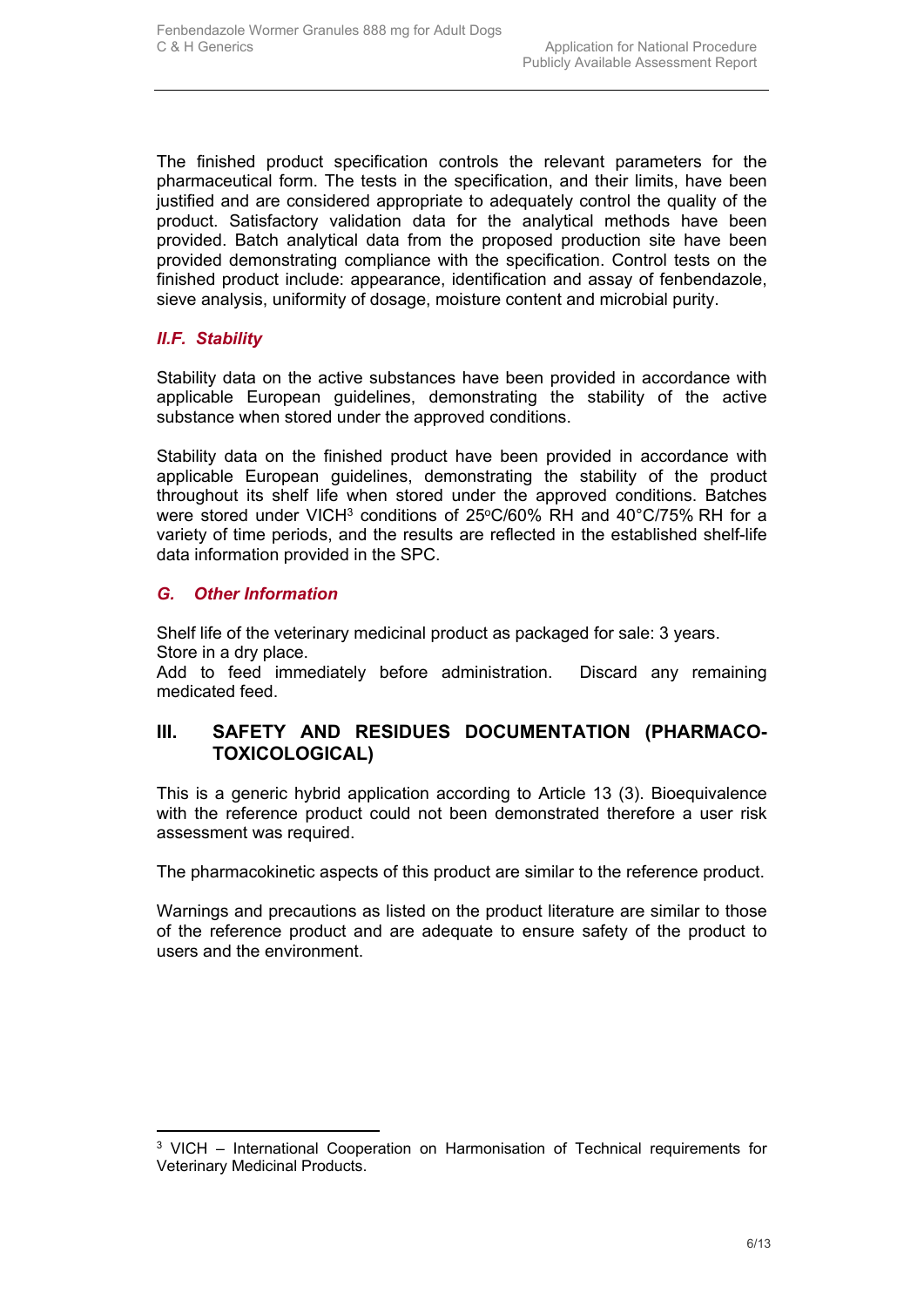## *III.A Safety Documentation*

#### *User Safety*

A user risk assessment was provided in compliance with the relevant guideline which shows that:

- The product can cause irritation to the skin, eyes and lungs.
- Direct contact with the skin should be kept to a minimum.

Therefore the user warnings in the SPC are appropriate:

- Avoid inhalation of granule dust.
- Wash hands after use.
- Avoid contact with the eyes. In case of accidental eye contact, irrigate the eyes with plenty of clean water. If irritation persists, seek medical advice.

The data provided only supports the use of whole sachets for specific animal bodyweights; therefore the product is not suitable for use in cats.

#### *Environmental Safety*

A phase I ERA was carried out in accordance with the VICH guidelines.

The disposal advice provided in the SPC is adequate and the products are not expected to pose a risk for the environment when used as recommended.

The product will only be used in non-food animals and as a result environmental exposure will be low. A Phase II ERA was not required.

## **IV CLINICAL DOCUMENTATION**

The applicant has conducted studies and provided bibliographical data to show that the product is essentially similar to the reference product.

## *IV.I. Pre-Clinical Studies*

#### *Pharmacology*

The applicant has provided literature to demonstrate the pharmacodynamic properties of fenbendazole in dogs and cats. The user safety data provided only supports the use of whole sachets for specific animal bodyweights; therefore it was decided that as this product is only available in a 4 g sachet it is not suitable for use in cats, who would typically need less than a whole sachet per animal.

Fenbendazole is a member of the benzimidazole family of anthelmintics and has been in veterinary use for a number of years. It acts against parasites by disrupting the formation of microtubules by binding to tubulin in the parasites intestinal cells hence preventing the absorption of glucose, and as a result the parasites are gradually starved to death. Fenbendazole displays preference for parasitic as opposed to mammalian tubulin; this appears to be due to the fact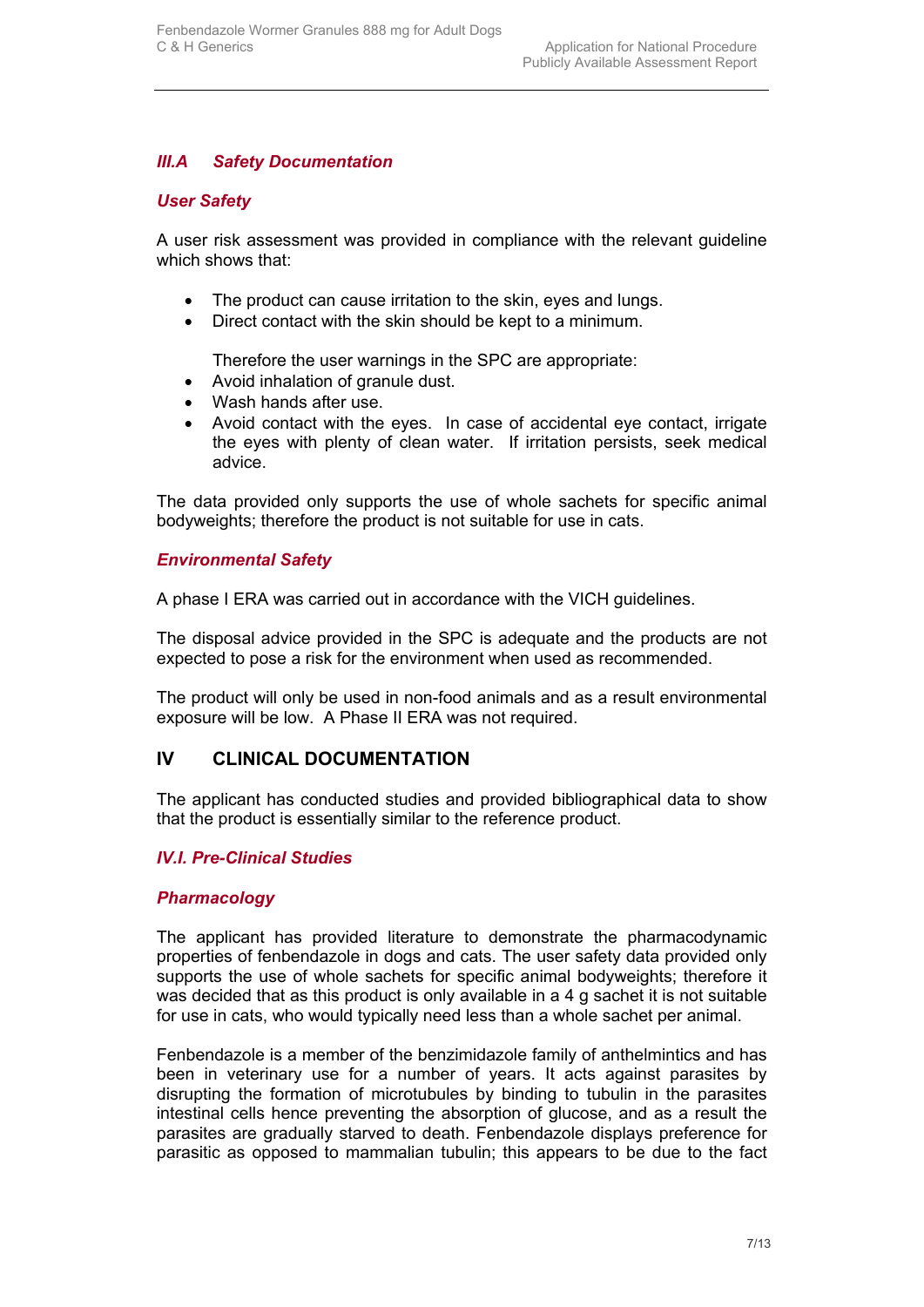that the formation of the parasitic tubulin-fenbendazole complex is more favourable kinetically under physiological conditions than the mammalian complex.

Studies were conducted to assess pharmacokinetic parameters in dogs and cats administered either the investigational product or an authorised reference product containing the same active substance. Results suggested similarity; however, bioequivalence was not investigated in accordance with current CVMP guidance.

Fenbendazole is only partly absorbed from the intestine and reaches maximum plasma concentration in dogs 4 - 9 hours after oral administration. Its metabolites are distributed throughout the body but highest concentrations are found in the liver. It is metabolised mainly by enzymes of the cytochrome P-450 system in the liver. The major oxidative metabolite is fenbendazole sulfoxide which is further metabolised to fenbendazole sulfone. The metabolites are predominantly excreted via the faeces.

#### *Tolerance in the Target Species*

The applicant has conducted target animal tolerance studies using multiples (2x and 3x) of the recommended dose in dogs and cats. All doses were administered orally. Full physical examinations of the animals were conducted at intervals following treatment. No adverse effects were seen.

#### *Resistance*

The information provided suggests that resistance in the target species has not been documented or published.

Adequate warnings and precautions appear on the product literature.

## *IV.II. Clinical Documentation*

## *Laboratory Trials*

The applicant provided study reports for clinical trials conducted in dogs and cats. The efficacy data supports the use in cats, however the user safety data provided only supports the use of whole sachets for specific animal bodyweights; therefore, as this product is only available in a 4 g sachet which is not a dose appropriate for most cats, it is not suitable for use in cats.

| Study title       | Clinical trial for Zerofen 22.2% granules in the treatment |
|-------------------|------------------------------------------------------------|
|                   | of Toxacara canis infestation in the dog                   |
|                   | Chanelle Pharmaceuticals Manufacturing Ltd.                |
| <b>Objectives</b> | To examine the efficacy of Zerofen 22.2% granules          |
|                   | (fenbendazole 220 mg/g) in the treatment of T. canis       |
|                   | infestation in the dog.                                    |
| Test site(s)      | Veterinary Teaching Hospital, University College           |
|                   | Dublin, Ireland                                            |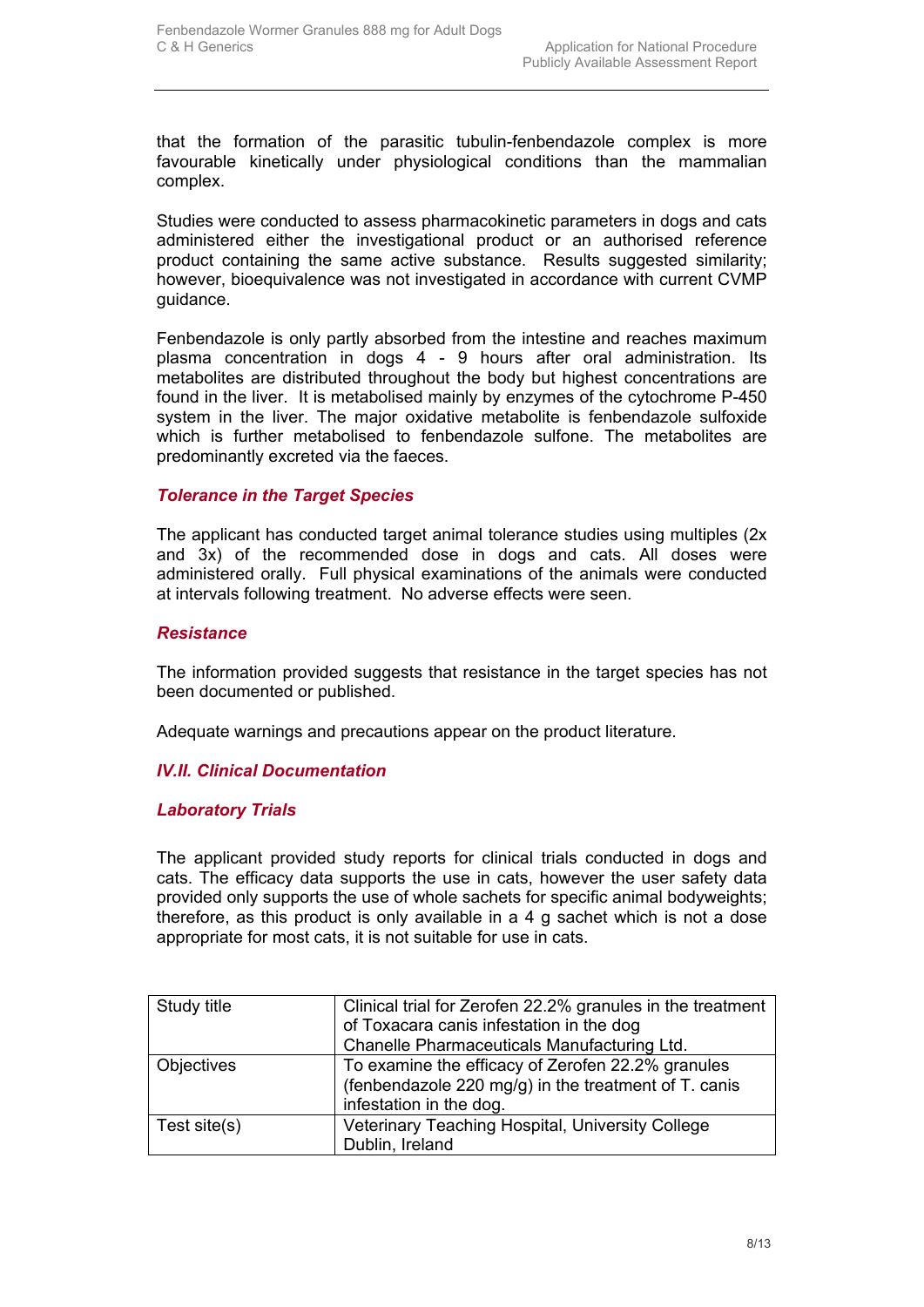| <b>Test Product</b>                                                                                                                                                                                                                                                                                                                                                                                                                                                                                                                                                                                                                                                                                                                                                                                                                                                                                                                                                                                                                                                                                                                                                                                                                                                                                                                                                                                                                                                                                                                                                                         | Zerofen 22.2% Granules (Chanelle Pharmaceuticals<br>Manufacturing Ltd.) administered at 50 mg/kg PO for |
|---------------------------------------------------------------------------------------------------------------------------------------------------------------------------------------------------------------------------------------------------------------------------------------------------------------------------------------------------------------------------------------------------------------------------------------------------------------------------------------------------------------------------------------------------------------------------------------------------------------------------------------------------------------------------------------------------------------------------------------------------------------------------------------------------------------------------------------------------------------------------------------------------------------------------------------------------------------------------------------------------------------------------------------------------------------------------------------------------------------------------------------------------------------------------------------------------------------------------------------------------------------------------------------------------------------------------------------------------------------------------------------------------------------------------------------------------------------------------------------------------------------------------------------------------------------------------------------------|---------------------------------------------------------------------------------------------------------|
|                                                                                                                                                                                                                                                                                                                                                                                                                                                                                                                                                                                                                                                                                                                                                                                                                                                                                                                                                                                                                                                                                                                                                                                                                                                                                                                                                                                                                                                                                                                                                                                             | three days with food                                                                                    |
| Control                                                                                                                                                                                                                                                                                                                                                                                                                                                                                                                                                                                                                                                                                                                                                                                                                                                                                                                                                                                                                                                                                                                                                                                                                                                                                                                                                                                                                                                                                                                                                                                     | Panacur 22.2% Granules (Hoechst Pharmaceuticals                                                         |
| product/placebo                                                                                                                                                                                                                                                                                                                                                                                                                                                                                                                                                                                                                                                                                                                                                                                                                                                                                                                                                                                                                                                                                                                                                                                                                                                                                                                                                                                                                                                                                                                                                                             | Ltd.) administered at 50 mg/kg PO for three days with<br>food                                           |
| Animals                                                                                                                                                                                                                                                                                                                                                                                                                                                                                                                                                                                                                                                                                                                                                                                                                                                                                                                                                                                                                                                                                                                                                                                                                                                                                                                                                                                                                                                                                                                                                                                     | 18 puppies from four litters. Breeds as follows:                                                        |
|                                                                                                                                                                                                                                                                                                                                                                                                                                                                                                                                                                                                                                                                                                                                                                                                                                                                                                                                                                                                                                                                                                                                                                                                                                                                                                                                                                                                                                                                                                                                                                                             |                                                                                                         |
|                                                                                                                                                                                                                                                                                                                                                                                                                                                                                                                                                                                                                                                                                                                                                                                                                                                                                                                                                                                                                                                                                                                                                                                                                                                                                                                                                                                                                                                                                                                                                                                             | Litter 1: Weimeraner (n=4)                                                                              |
|                                                                                                                                                                                                                                                                                                                                                                                                                                                                                                                                                                                                                                                                                                                                                                                                                                                                                                                                                                                                                                                                                                                                                                                                                                                                                                                                                                                                                                                                                                                                                                                             |                                                                                                         |
|                                                                                                                                                                                                                                                                                                                                                                                                                                                                                                                                                                                                                                                                                                                                                                                                                                                                                                                                                                                                                                                                                                                                                                                                                                                                                                                                                                                                                                                                                                                                                                                             |                                                                                                         |
|                                                                                                                                                                                                                                                                                                                                                                                                                                                                                                                                                                                                                                                                                                                                                                                                                                                                                                                                                                                                                                                                                                                                                                                                                                                                                                                                                                                                                                                                                                                                                                                             |                                                                                                         |
|                                                                                                                                                                                                                                                                                                                                                                                                                                                                                                                                                                                                                                                                                                                                                                                                                                                                                                                                                                                                                                                                                                                                                                                                                                                                                                                                                                                                                                                                                                                                                                                             |                                                                                                         |
|                                                                                                                                                                                                                                                                                                                                                                                                                                                                                                                                                                                                                                                                                                                                                                                                                                                                                                                                                                                                                                                                                                                                                                                                                                                                                                                                                                                                                                                                                                                                                                                             |                                                                                                         |
|                                                                                                                                                                                                                                                                                                                                                                                                                                                                                                                                                                                                                                                                                                                                                                                                                                                                                                                                                                                                                                                                                                                                                                                                                                                                                                                                                                                                                                                                                                                                                                                             |                                                                                                         |
|                                                                                                                                                                                                                                                                                                                                                                                                                                                                                                                                                                                                                                                                                                                                                                                                                                                                                                                                                                                                                                                                                                                                                                                                                                                                                                                                                                                                                                                                                                                                                                                             |                                                                                                         |
|                                                                                                                                                                                                                                                                                                                                                                                                                                                                                                                                                                                                                                                                                                                                                                                                                                                                                                                                                                                                                                                                                                                                                                                                                                                                                                                                                                                                                                                                                                                                                                                             | Samples collected prior to treatment and then daily for                                                 |
|                                                                                                                                                                                                                                                                                                                                                                                                                                                                                                                                                                                                                                                                                                                                                                                                                                                                                                                                                                                                                                                                                                                                                                                                                                                                                                                                                                                                                                                                                                                                                                                             | seven days post-treatment. Animals were observed                                                        |
|                                                                                                                                                                                                                                                                                                                                                                                                                                                                                                                                                                                                                                                                                                                                                                                                                                                                                                                                                                                                                                                                                                                                                                                                                                                                                                                                                                                                                                                                                                                                                                                             | during the study period and for an additional month for                                                 |
| Litter 2: Collie cross-breed (n=8)<br>Litter 3: Terrier cross-breed (n=4)<br>Litter 4: Dachshund (n=2)<br>Fully weaned and clinically healthy.<br><b>Eligibility Criteria</b><br>No history of anthelmintic treatment or vaccination.<br>Faecal quantitative and qualitative analysis (McMaster<br>Outcomes/endpoints<br>and Sugar Flotation Techniques, respectively).<br>any potential adverse effects. Worm counts were<br>conducted at the end of the study.<br>Randomisation<br>Randomised<br><b>Blinding</b><br>Partially blinded<br><b>Statistical method</b><br><b>RESULTS</b><br>Outcomes for<br>100% faecal egg count reduction by Day 7 post<br>endpoints<br>many cases 0 egg counts were recorded within 48<br>hours of treatment)<br><b>DISCUSSION</b><br>Zerofen 22.2% Granules was 100% effective in<br>reducing positive faecal egg counts in naturally-<br>occurring cases of T. canis infestation in puppies.<br>Confirmed with worm counts.<br>Study title<br>Clinical trial for Zerofen 22.2% granules in the treatment<br>of Toxacara canis infestation in the pregnant bitch<br>Chanelle Pharmaceuticals Manufacturing Ltd.<br>Objectives<br>To examine the efficacy of Zerofen 22.2% granules<br>(fenbendazole 220 mg/g) in the treatment of $T$ . canis<br>infestation in the pregnant bitch<br>Test site(s)<br>Veterinary Teaching Hospital, University College<br>Dublin, Ireland<br><b>Test Product</b><br>food)<br>Control<br>product/placebo<br>pregnancy until 2 days after whelping (with food)<br>Animals<br>16 pregnant bitches of various breeds and ages |                                                                                                         |
|                                                                                                                                                                                                                                                                                                                                                                                                                                                                                                                                                                                                                                                                                                                                                                                                                                                                                                                                                                                                                                                                                                                                                                                                                                                                                                                                                                                                                                                                                                                                                                                             |                                                                                                         |
|                                                                                                                                                                                                                                                                                                                                                                                                                                                                                                                                                                                                                                                                                                                                                                                                                                                                                                                                                                                                                                                                                                                                                                                                                                                                                                                                                                                                                                                                                                                                                                                             |                                                                                                         |
|                                                                                                                                                                                                                                                                                                                                                                                                                                                                                                                                                                                                                                                                                                                                                                                                                                                                                                                                                                                                                                                                                                                                                                                                                                                                                                                                                                                                                                                                                                                                                                                             |                                                                                                         |
|                                                                                                                                                                                                                                                                                                                                                                                                                                                                                                                                                                                                                                                                                                                                                                                                                                                                                                                                                                                                                                                                                                                                                                                                                                                                                                                                                                                                                                                                                                                                                                                             | A significant or absolute reduction in faecal egg count                                                 |
|                                                                                                                                                                                                                                                                                                                                                                                                                                                                                                                                                                                                                                                                                                                                                                                                                                                                                                                                                                                                                                                                                                                                                                                                                                                                                                                                                                                                                                                                                                                                                                                             | by Day 7 was considered as efficacious treatment.                                                       |
|                                                                                                                                                                                                                                                                                                                                                                                                                                                                                                                                                                                                                                                                                                                                                                                                                                                                                                                                                                                                                                                                                                                                                                                                                                                                                                                                                                                                                                                                                                                                                                                             |                                                                                                         |
|                                                                                                                                                                                                                                                                                                                                                                                                                                                                                                                                                                                                                                                                                                                                                                                                                                                                                                                                                                                                                                                                                                                                                                                                                                                                                                                                                                                                                                                                                                                                                                                             |                                                                                                         |
|                                                                                                                                                                                                                                                                                                                                                                                                                                                                                                                                                                                                                                                                                                                                                                                                                                                                                                                                                                                                                                                                                                                                                                                                                                                                                                                                                                                                                                                                                                                                                                                             | treatment for Zerofen and Panacur groups (although in                                                   |
|                                                                                                                                                                                                                                                                                                                                                                                                                                                                                                                                                                                                                                                                                                                                                                                                                                                                                                                                                                                                                                                                                                                                                                                                                                                                                                                                                                                                                                                                                                                                                                                             |                                                                                                         |
|                                                                                                                                                                                                                                                                                                                                                                                                                                                                                                                                                                                                                                                                                                                                                                                                                                                                                                                                                                                                                                                                                                                                                                                                                                                                                                                                                                                                                                                                                                                                                                                             |                                                                                                         |
|                                                                                                                                                                                                                                                                                                                                                                                                                                                                                                                                                                                                                                                                                                                                                                                                                                                                                                                                                                                                                                                                                                                                                                                                                                                                                                                                                                                                                                                                                                                                                                                             |                                                                                                         |
|                                                                                                                                                                                                                                                                                                                                                                                                                                                                                                                                                                                                                                                                                                                                                                                                                                                                                                                                                                                                                                                                                                                                                                                                                                                                                                                                                                                                                                                                                                                                                                                             |                                                                                                         |
|                                                                                                                                                                                                                                                                                                                                                                                                                                                                                                                                                                                                                                                                                                                                                                                                                                                                                                                                                                                                                                                                                                                                                                                                                                                                                                                                                                                                                                                                                                                                                                                             |                                                                                                         |
|                                                                                                                                                                                                                                                                                                                                                                                                                                                                                                                                                                                                                                                                                                                                                                                                                                                                                                                                                                                                                                                                                                                                                                                                                                                                                                                                                                                                                                                                                                                                                                                             |                                                                                                         |
|                                                                                                                                                                                                                                                                                                                                                                                                                                                                                                                                                                                                                                                                                                                                                                                                                                                                                                                                                                                                                                                                                                                                                                                                                                                                                                                                                                                                                                                                                                                                                                                             |                                                                                                         |
|                                                                                                                                                                                                                                                                                                                                                                                                                                                                                                                                                                                                                                                                                                                                                                                                                                                                                                                                                                                                                                                                                                                                                                                                                                                                                                                                                                                                                                                                                                                                                                                             |                                                                                                         |
|                                                                                                                                                                                                                                                                                                                                                                                                                                                                                                                                                                                                                                                                                                                                                                                                                                                                                                                                                                                                                                                                                                                                                                                                                                                                                                                                                                                                                                                                                                                                                                                             |                                                                                                         |
|                                                                                                                                                                                                                                                                                                                                                                                                                                                                                                                                                                                                                                                                                                                                                                                                                                                                                                                                                                                                                                                                                                                                                                                                                                                                                                                                                                                                                                                                                                                                                                                             |                                                                                                         |
|                                                                                                                                                                                                                                                                                                                                                                                                                                                                                                                                                                                                                                                                                                                                                                                                                                                                                                                                                                                                                                                                                                                                                                                                                                                                                                                                                                                                                                                                                                                                                                                             |                                                                                                         |
|                                                                                                                                                                                                                                                                                                                                                                                                                                                                                                                                                                                                                                                                                                                                                                                                                                                                                                                                                                                                                                                                                                                                                                                                                                                                                                                                                                                                                                                                                                                                                                                             |                                                                                                         |
|                                                                                                                                                                                                                                                                                                                                                                                                                                                                                                                                                                                                                                                                                                                                                                                                                                                                                                                                                                                                                                                                                                                                                                                                                                                                                                                                                                                                                                                                                                                                                                                             |                                                                                                         |
|                                                                                                                                                                                                                                                                                                                                                                                                                                                                                                                                                                                                                                                                                                                                                                                                                                                                                                                                                                                                                                                                                                                                                                                                                                                                                                                                                                                                                                                                                                                                                                                             |                                                                                                         |
|                                                                                                                                                                                                                                                                                                                                                                                                                                                                                                                                                                                                                                                                                                                                                                                                                                                                                                                                                                                                                                                                                                                                                                                                                                                                                                                                                                                                                                                                                                                                                                                             | Zerofen 22.2% Granules (Chanelle Pharmaceuticals                                                        |
|                                                                                                                                                                                                                                                                                                                                                                                                                                                                                                                                                                                                                                                                                                                                                                                                                                                                                                                                                                                                                                                                                                                                                                                                                                                                                                                                                                                                                                                                                                                                                                                             | Manufacturing Ltd.) administered at 25 mg/kg PO daily                                                   |
|                                                                                                                                                                                                                                                                                                                                                                                                                                                                                                                                                                                                                                                                                                                                                                                                                                                                                                                                                                                                                                                                                                                                                                                                                                                                                                                                                                                                                                                                                                                                                                                             | from D40 of pregnancy until 2 days after whelping (with                                                 |
|                                                                                                                                                                                                                                                                                                                                                                                                                                                                                                                                                                                                                                                                                                                                                                                                                                                                                                                                                                                                                                                                                                                                                                                                                                                                                                                                                                                                                                                                                                                                                                                             |                                                                                                         |
|                                                                                                                                                                                                                                                                                                                                                                                                                                                                                                                                                                                                                                                                                                                                                                                                                                                                                                                                                                                                                                                                                                                                                                                                                                                                                                                                                                                                                                                                                                                                                                                             | Panacur 22.2% Granules (Hoechst Pharmaceuticals                                                         |
|                                                                                                                                                                                                                                                                                                                                                                                                                                                                                                                                                                                                                                                                                                                                                                                                                                                                                                                                                                                                                                                                                                                                                                                                                                                                                                                                                                                                                                                                                                                                                                                             | Ltd.) administered at 25 mg/kg PO daily from D40 of                                                     |
|                                                                                                                                                                                                                                                                                                                                                                                                                                                                                                                                                                                                                                                                                                                                                                                                                                                                                                                                                                                                                                                                                                                                                                                                                                                                                                                                                                                                                                                                                                                                                                                             |                                                                                                         |
|                                                                                                                                                                                                                                                                                                                                                                                                                                                                                                                                                                                                                                                                                                                                                                                                                                                                                                                                                                                                                                                                                                                                                                                                                                                                                                                                                                                                                                                                                                                                                                                             |                                                                                                         |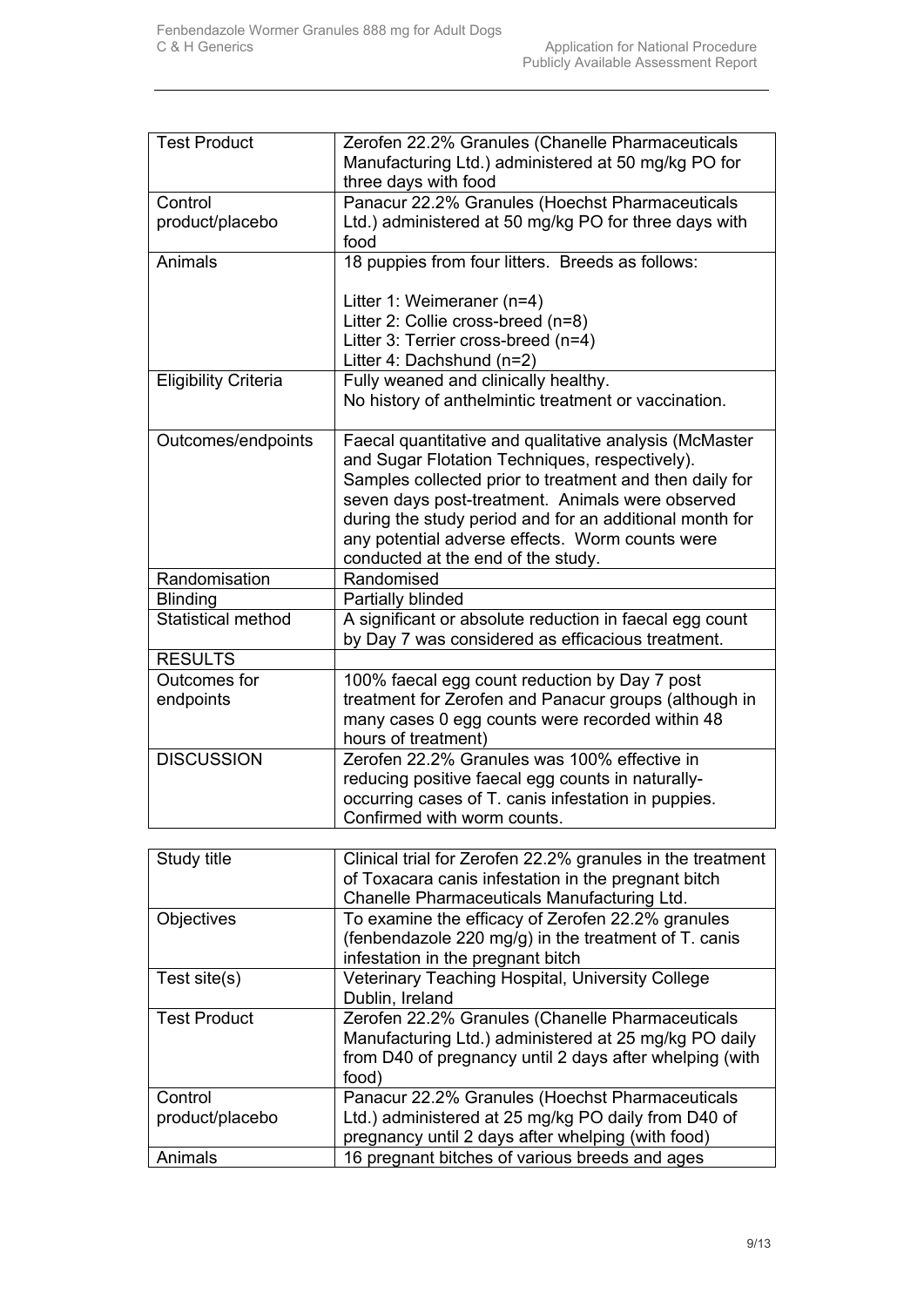| <b>Eligibility Criteria</b> | Vaccinated and clinically healthy.<br>Pregnancy confirmed with ultrasound scan at around<br>day 35 of pregnancy prior to study.                                                                                                                                                                                                                     |
|-----------------------------|-----------------------------------------------------------------------------------------------------------------------------------------------------------------------------------------------------------------------------------------------------------------------------------------------------------------------------------------------------|
| Outcomes/endpoints          | Faecal quantitative and qualitative analysis (McMaster<br>and Sugar Flotation Techniques, respectively).<br>Samples collected prior to treatment and then at<br>approximately D 55 - 60 of pregnancy and then weekly<br>from three to six weeks post-partum. Animals were<br>observed during the study period for any potential<br>adverse effects. |
| Randomisation               | Randomised                                                                                                                                                                                                                                                                                                                                          |
| <b>Blinding</b>             | Partially blinded                                                                                                                                                                                                                                                                                                                                   |
| <b>RESULTS</b>              |                                                                                                                                                                                                                                                                                                                                                     |
| Outcomes for<br>endpoints   | 83.3 - 100% faecal egg count reduction from week<br>three to week six post-partum (Sugar Flotation<br>Technique)<br>0 - 8 eggs per gram faeces from week three to week six                                                                                                                                                                          |
|                             | post-partum (McMaster Technique)                                                                                                                                                                                                                                                                                                                    |
| <b>DISCUSSION</b>           | Zerofen 22.2% Granules was effective in preventing<br>positive faecal egg counts in bitches in late pregnancy<br>and the early post-partum period.                                                                                                                                                                                                  |
| Study title                 | Clinical trial for Zerofen 22.2% granules in the treatment<br>of Taenia hydatigena infestation in the dog<br>Chanelle Pharmaceuticals Manufacturing Ltd.                                                                                                                                                                                            |
| Objectives                  | To examine the efficacy of Zerofen 22.2% granules<br>(fenbendazole 220 mg/g) in the treatment of T.<br>hydatigena infestation in the dog.                                                                                                                                                                                                           |
| Test site(s)                | Veterinary Teaching Hospital, University College<br>Dublin, Ireland                                                                                                                                                                                                                                                                                 |
| <b>Test Product</b>         | Zerofen 22.2% Granules (Chanelle Pharmaceuticals<br>Manufacturing Ltd.) administered at a single dose of<br>100 mg/kg PO with food                                                                                                                                                                                                                  |
| Control<br>product/placebo  | Panacur 22.2% Granules (Hoechst Pharmaceuticals<br>Ltd.) administered at a single dose of 100 mg/kg PO<br>with food                                                                                                                                                                                                                                 |
| Animals                     | 18 Beagles                                                                                                                                                                                                                                                                                                                                          |
| <b>Eligibility Criteria</b> | Vaccinated and clinically healthy.<br>Bathed in amitraz on arrival.                                                                                                                                                                                                                                                                                 |
| Outcomes/endpoints          | Faecal quantitative and qualitative analysis (McMaster<br>and Sugar Flotation Techniques, respectively).<br>Samples collected prior to treatment and then daily for<br>seven days post-treatment. Animals were observed<br>during the study period and for an additional month for<br>any potential adverse effects.                                |
| Randomisation               | Randomised                                                                                                                                                                                                                                                                                                                                          |
| <b>Blinding</b>             | Partially blinded                                                                                                                                                                                                                                                                                                                                   |
| <b>Statistical method</b>   | A significant or absolute reduction in faecal egg count                                                                                                                                                                                                                                                                                             |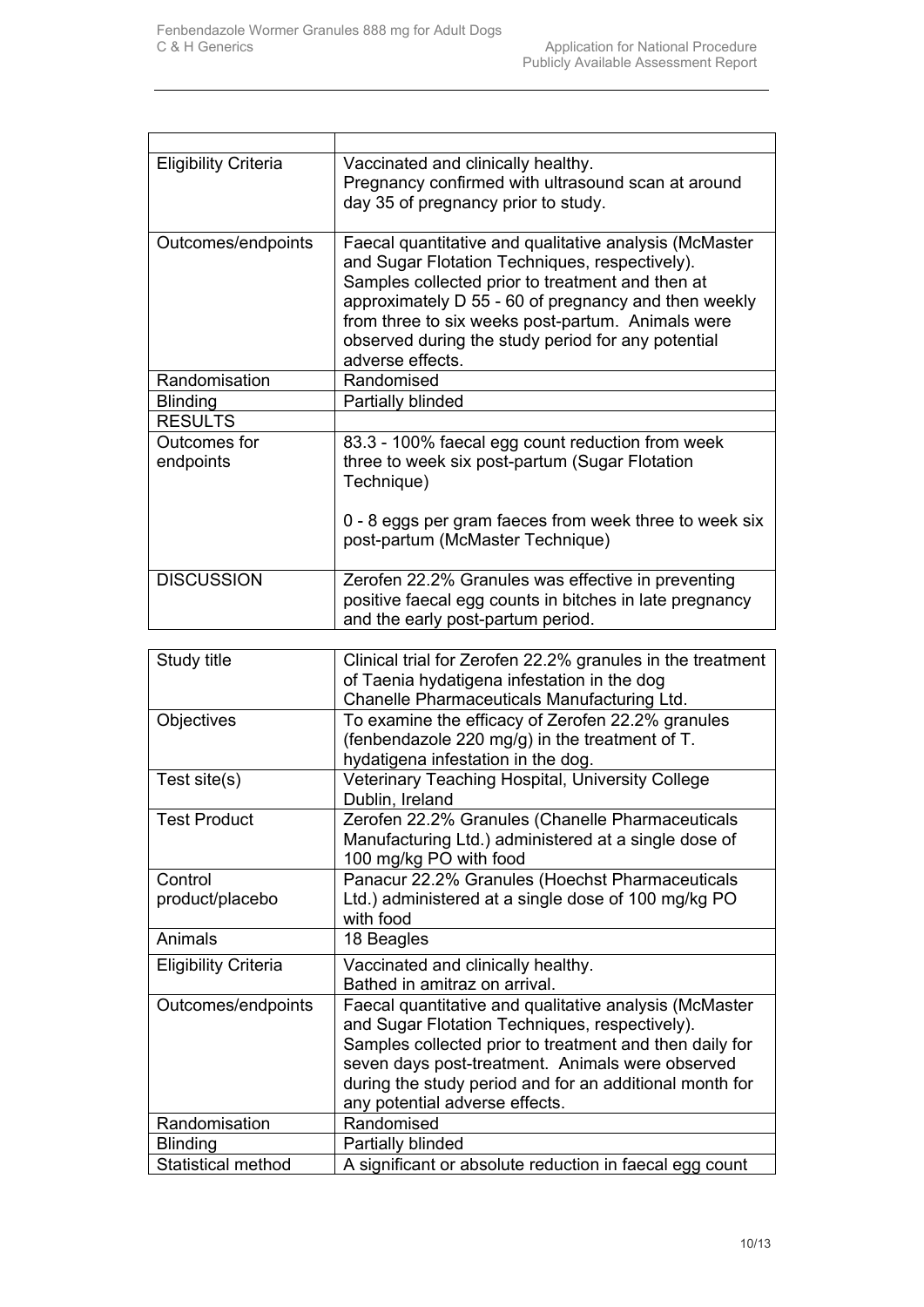|                             | by Day 7 was considered as efficacious treatment.           |
|-----------------------------|-------------------------------------------------------------|
| <b>RESULTS</b>              |                                                             |
| <b>Outcomes for</b>         | 100% faecal egg count reduction by Day 7 post               |
| endpoints                   | treatment for Zerofen and Panacur groups (although in       |
|                             | many cases 0 egg counts were recorded within 48             |
|                             | hours of treatment)                                         |
| <b>DISCUSSION</b>           | Zerofen 22.2% Granules was 100% effective in                |
|                             | reducing positive faecal egg counts in naturally-           |
|                             | occurring cases of Taenia hydatigena infestation in         |
|                             | dogs. Confirmed with worm counts.                           |
|                             |                                                             |
| Study title                 | Clinical trial for Zerofen 22.2% granules in the treatment  |
|                             | of Toxacara cati infestation in the cat                     |
|                             | Chanelle Pharmaceuticals Manufacturing Ltd.                 |
| <b>Objectives</b>           | To examine the efficacy of Zerofen 22.2% granules           |
|                             | (fenbendazole 220 mg/g) in the treatment of T. cati         |
|                             | infestation in the cat                                      |
| Test site(s)                | Veterinary Teaching Hospital, University College            |
|                             | Dublin, Ireland                                             |
| <b>Test Product</b>         | Zerofen 22.2% Granules (Chanelle Pharmaceuticals            |
|                             | Manufacturing Ltd.) administered at 50 mg/kg PO daily       |
|                             | for three consecutive days. Treatment was 60 days           |
|                             | after induced infection with T. canis eggs                  |
| Control                     | Panacur 22.2% Granules (Hoechst Pharmaceuticals             |
| product/placebo             | Ltd.) administered at 50 mg/kg PO daily for three           |
|                             | consecutive days. Treatment was 60 days after               |
|                             | induced infection with T. canis eggs                        |
|                             | There was also a negative control group that did not        |
|                             | receive any treatment.                                      |
| Animals                     | 16 purpose-bred Domestic Short Hair kittens (aged six       |
|                             | weeks old at inclusion)                                     |
|                             |                                                             |
| <b>Eligibility Criteria</b> | Vaccinated and clinically healthy.                          |
|                             | Treated with a proprietary anthelmintic prior to artificial |
|                             | infection, one week post-inclusion.                         |
|                             |                                                             |
| Outcomes/endpoints          | Faecal quantitative and qualitative analysis (McMaster      |
|                             | and Flotation Techniques, respectively). Samples            |
|                             | collected prior to treatment and then daily for seven       |
|                             | days post-treatment. Animals were observed during the       |
|                             | study period for any potential adverse effects. Worm        |
|                             | counts were conducted at the end of the study.              |
| Randomisation               | Randomised                                                  |
| <b>Blinding</b>             | Partially blinded                                           |
| <b>RESULTS</b>              |                                                             |
| Outcomes for                | 100% faecal egg count reduction by Day 7 post               |
| endpoints                   | treatment for Zerofen and Panacur groups (although in       |
|                             | many cases 0 egg counts were recorded within 48             |
|                             | hours of treatment)                                         |
| <b>DISCUSSION</b>           | Zerofen 22.2% Granules was 100% effective in                |
|                             | reducing positive faecal egg counts in artificially-        |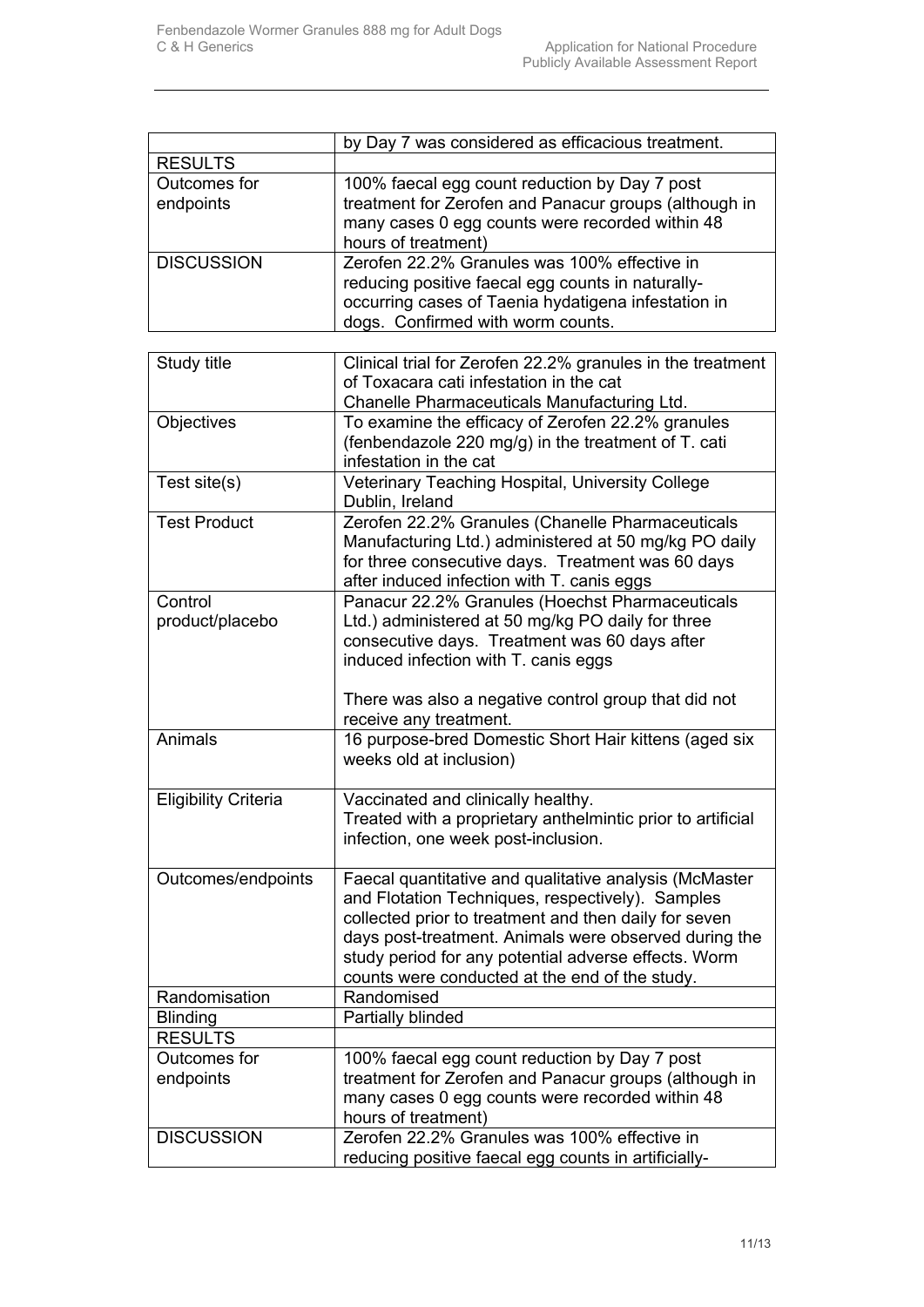|--|

## **V OVERALL CONCLUSION AND BENEFIT– RISK ASSESSMENT**

The overall conclusion was that the product in its current presentation, of a 4 g sachet, is suitable for use in dogs but not in cats.

The data submitted in the dossier demonstrate that when the product is used in accordance with the Summary of Product Characteristics, the benefit/risk profile of the product for use in dogs is favourable.

The data provided only supports the use of whole sachets for specific animal bodyweights; therefore it was decided that, as this product is only available in a 4 g sachet, it is not suitable for use in cats because cats would typically require a lower dosage than 4g per animal.